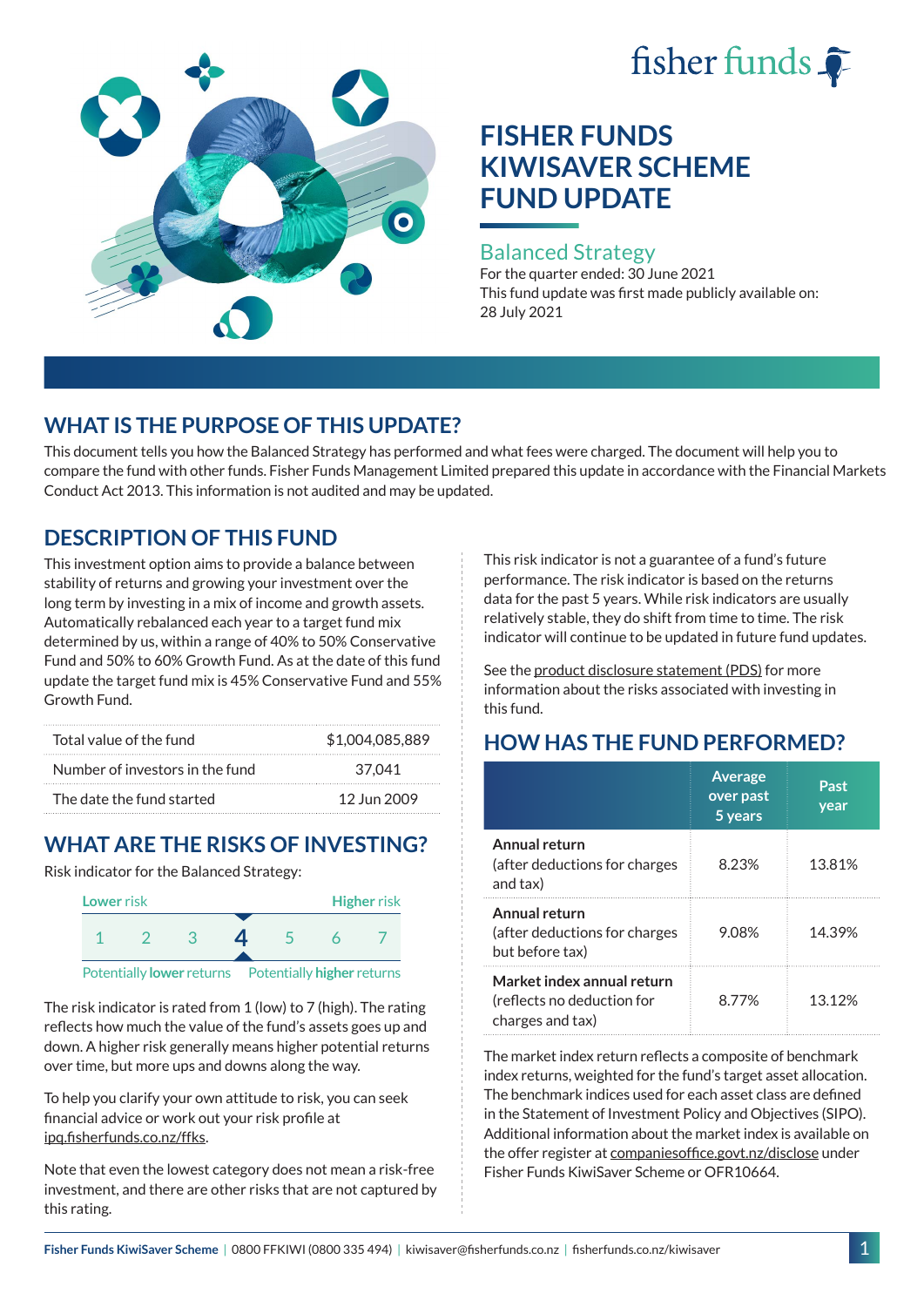### **ANNUAL RETURN GRAPH**



This shows the return after fund charges and tax for the last 10 years ending 31 March. The last bar shows the average annual return for the last 10 years, up to 30 June 2021.

**Important:** This does not tell you how the fund will perform in the future.

Returns in this update are after tax at the highest prescribed investor rate (PIR) of tax for an individual New Zealand resident. Your tax may be lower. The market index return reflects no deduction for charges and tax.

#### **WHAT FEES ARE INVESTORS CHARGED?**

Investors in the Balanced Strategy are charged fund charges that include GST. In the year to 31 March 2021 these were:

|                                                | % of net asset value   |
|------------------------------------------------|------------------------|
| <b>Total fund charges</b>                      | 1.80%                  |
| Which are made up of:                          |                        |
| Total management and<br>administration charges | 0.99%                  |
| Inding:                                        |                        |
| Manager's basic fee                            | 0.91%                  |
| Other management and<br>administration charges | 0.08%                  |
| Total performance-based fees <sup>1</sup>      | 0.81%                  |
| Other charges:                                 | \$ amount per investor |
| Annual account fee                             | \$23.40                |

Small differences in fees and charges can have a big impact on your investment over the long term.

#### **EXAMPLE OF HOW THIS APPLIES TO AN INVESTOR**

Sarah had \$10,000 in the fund at the start of the year and did not make any further contributions. At the end of the year, Sarah received a return after fund charges were deducted of \$1,381 (that is 13.81% of her initial \$10,000). Sarah also paid \$23.40 in other charges. This gives Sarah a total return after tax of \$1,357.60 for the year.

# **WHAT DOES THE FUND INVEST IN?**

#### **Actual investment mix**

This shows the types of assets that the fund invests in.



#### **Target investment mix**

This shows the mix of assets that the fund generally intends to invest in.